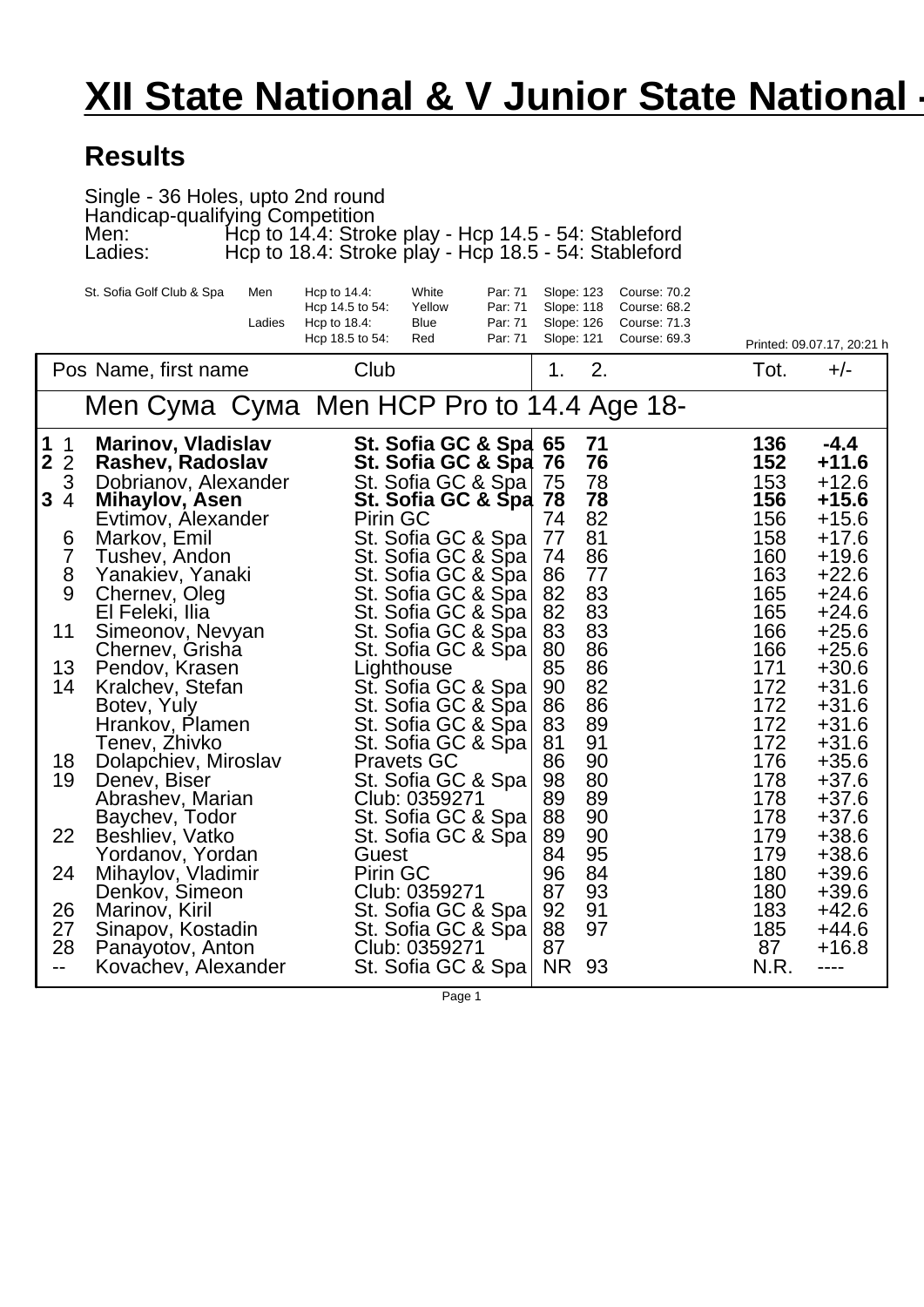|                                                 | Pos Name, first name                        | XII State National & V Junior State National-08.-09.07.2017, Results - Printed: 09.07.17, 20:21 h<br>Club | 1.       | 2.       | Tot.       | $+/-$                    |
|-------------------------------------------------|---------------------------------------------|-----------------------------------------------------------------------------------------------------------|----------|----------|------------|--------------------------|
|                                                 | Men Net Net Men HCP Pro to 14.4 Age 18-     |                                                                                                           |          |          |            |                          |
|                                                 |                                             |                                                                                                           |          |          |            |                          |
| $\mathbf 1$<br>$\overline{1}$<br>$\overline{2}$ | Dobrianov, Alexander<br>Marinov, Vladislav  | St. Sofia GC & Spa 66<br>St. Sofia GC & Spa 66                                                            |          | 70<br>72 | 136<br>138 | -6<br>$-4$               |
| 3<br>$\overline{4}$                             | Rashev, Radoslav<br>Evtimov, Alexander      | St. Sofia GC & Spa   73<br>Pirin GC                                                                       | 70       | 73<br>78 | 146<br>148 | $+4$<br>$+6$             |
| 6                                               | Tushev, Andon<br>Yanakiev, Yanaki           | St. Sofia GC & Spa 68<br>St. Sofia GC & Spa 79                                                            |          | 80<br>70 | 148<br>149 | $+6$<br>$+7$             |
| $\overline{7}$                                  | Baychev, Todor<br>Markov, Emil              | St. Sofia GC & Spa 74<br>St. Sofia GC & Spa 73                                                            |          | 76<br>77 | 150<br>150 | $+8$<br>$+8$             |
|                                                 | Hrankov, Plamen                             | St. Sofia GC & Spa   72                                                                                   |          | 78       | 150        | $+8$                     |
| 10<br>11                                        | Yordanov, Yordan<br>Denkov, Simeon          | Guest<br>Club: 0359271                                                                                    | 70<br>73 | 81<br>79 | 151<br>152 | $+9$<br>$+10$            |
| 12                                              | Pendov, Krasen<br>El Feleki, Ilia           | Lighthouse<br>St. Sofia GC & Spa 76                                                                       | 76       | 77<br>77 | 153<br>153 | $+11$<br>$+11$           |
| 14                                              | Simeonov, Nevyan                            | St. Sofia GC & Spa 77                                                                                     |          | 77       | 154        | $+12$                    |
|                                                 | Botev, Yuly<br>Mihaylov, Asen               | St. Sofia GC & Spa 77<br>St. Sofia GC & Spa 77                                                            |          | 77<br>77 | 154<br>154 | $+12$<br>$+12$           |
| 18                                              | Chernev, Grisha<br>Chernev, Oleg            | St. Sofia GC & Spa 74<br>St. Sofia GC & Spa   77                                                          |          | 80<br>78 | 154<br>155 | $+12$<br>$+13$           |
|                                                 | Beshliev, Vatko                             | St. Sofia GC & Spa   77                                                                                   |          | 78       | 155        | $+13$                    |
| 20                                              | Denev, Biser<br>Mihaylov, Vladimir          | St. Sofia GC & Spa   87<br>Pirin GC                                                                       | 84       | 69<br>72 | 156<br>156 | $+14$<br>$+14$           |
| 23                                              | Dolapchiev, Miroslav<br>Marinov, Kiril      | <b>Pravets GC</b><br>St. Sofia GC & Spa 79                                                                | 76       | 80<br>78 | 156<br>157 | $+14$<br>$+15$           |
| 24                                              | Marinov, Kiril<br>Kralche <u>v,</u> Stefan  | St. Sofia GC & Spa 83                                                                                     |          | 75       | 158        | $+16$                    |
| 26                                              | Tenev, Zhivko<br>Abrashev, Marian           | St. Sofia GC & Spa 74<br>Club: 0359271                                                                    | 83       | 84<br>82 | 158<br>165 | $+16$<br>$+23$           |
| 28                                              | Sinapov, Kostadin<br>Panayotov, Anton       | St. Sofia GC & Spa 78<br>Club: 0359271                                                                    | 78       | 87       | 165<br>78  | $+23$<br>$+7$            |
| -−                                              | Kovachev, Alexander                         | St. Sofia GC & Spa   NR 78                                                                                |          |          | N.R.       | ----                     |
|                                                 | _adies                                      | Ladies HCP Pro to 18.4 Age 18-                                                                            |          |          |            |                          |
| 1 <sub>1</sub>                                  | Skokanska, Stefani                          | St. Sofia GC & Spa 81                                                                                     |          | 77       | 158        | $+15.4$                  |
| 2<br>3                                          | Genova, Victoria<br>Deneva, Albena          | St. Sofia GC & Spa 83<br>St. Sofia GC & Spa   94                                                          |          | 78<br>92 | 161<br>186 | $+18.4$<br>$+43.4$       |
| $\overline{4}$                                  | Draganova, Manuela                          | St. Sofia GC & Spa   99                                                                                   |          | 99       | 198        | $+55.4$                  |
| Ladies Net Net Ladies HCP Pro to 18.4 Age 18-   |                                             |                                                                                                           |          |          |            |                          |
| 1 <sub>1</sub>                                  | Genova, Victoria                            | St. Sofia GC & Spa 74                                                                                     |          | 69       | 143        | $+1$                     |
| $\frac{2}{3}$                                   | Skokanska, Stefani<br>Deneva, Albena        | St. Sofia GC & Spa 76<br>St. Sofia GC & Spa 79                                                            |          | 72<br>77 | 148<br>156 | $+6$<br>$+14$            |
| $\overline{4}$                                  | Draganova, Manuela                          | St. Sofia GC & Spa 79                                                                                     |          | 78       | 157        | $+15$                    |
| Plate Net HCP 14.5 to -- Age 18-                |                                             |                                                                                                           |          |          |            |                          |
| $\mathbf 1$<br>$\overline{1}$<br>$\overline{2}$ | Rushanov, Milko<br><b>Shishkov, Momchil</b> | <b>Pravets GC</b><br><b>Pirin GC</b>                                                                      | 36<br>42 | 40<br>33 | 76<br>75   | -4                       |
| $\frac{2}{3}$<br>3                              | Nikolov, Chavdar                            | St. Sofia GC & Spa                                                                                        | 35       | 38       | 73         | -3<br>-1                 |
| 4                                               | Gachkov, Petar<br>Krastev, Valentin         | St. Sofia GC & Spa<br>St. Sofia GC & Spa                                                                  | 33<br>38 | 39<br>33 | 72<br>71   | $\boldsymbol{0}$<br>$+1$ |
| $\frac{5}{6}$<br>$\overline{7}$                 | Todorova, Stanka<br>Kodjahristov, Hranislav | St. Sofia GC & Spa<br>St. Sofia GC & Spa                                                                  | 32<br>29 | 37<br>39 | 69<br>68   | $+3$<br>+4               |
|                                                 | Tonchev, Nikolay                            | St. Sofia GC & Spa                                                                                        | 42       | 26       | 68         | +4                       |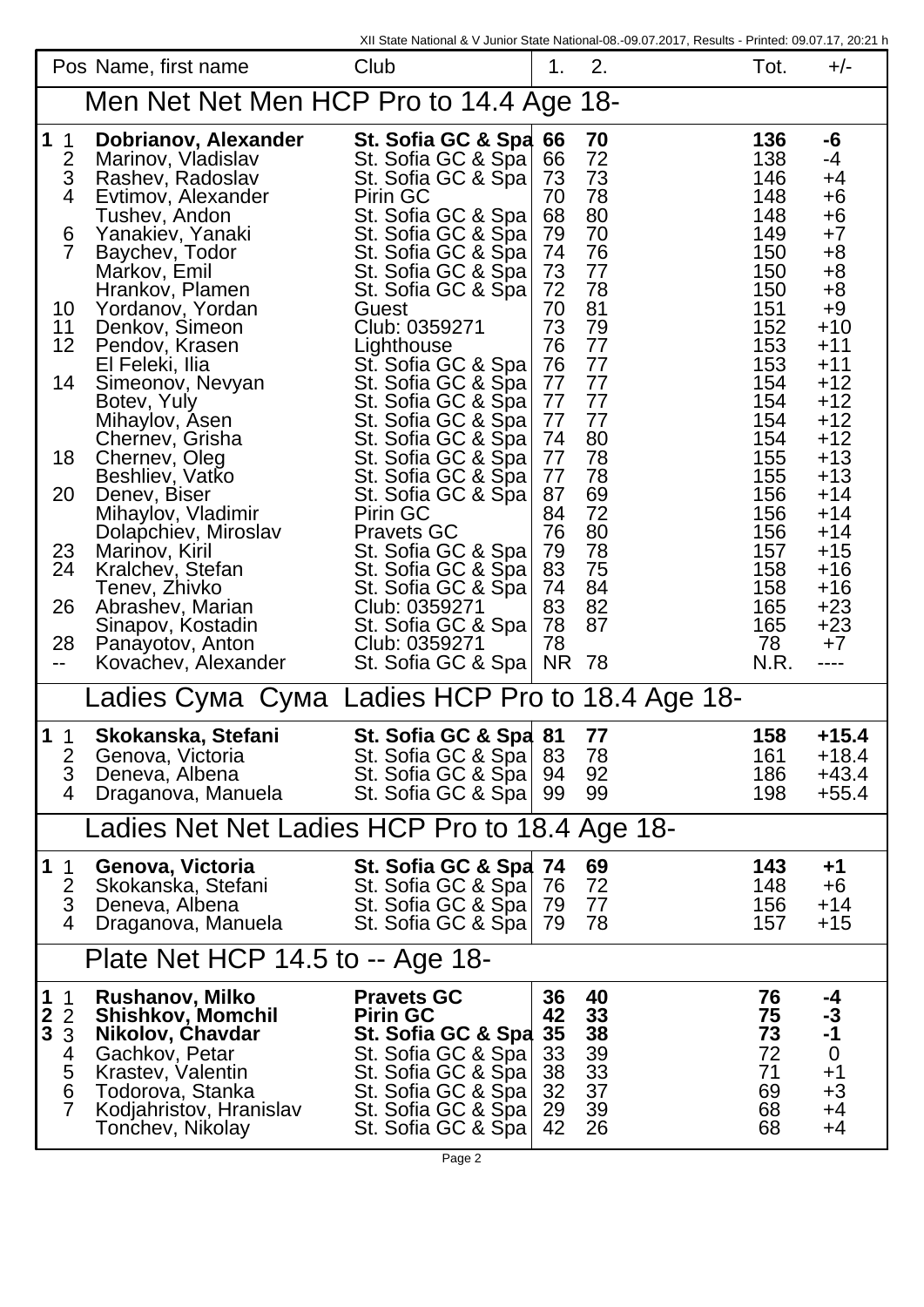XII State National & V Junior State National-08.-09.07.2017, Results - Printed: 09.07.17, 20:21 h

|                                                                                                         | Pos Name, first name                                                                                                                                                                                                                                                                                                                                                                                                                                                                                                                                          | Club                                                                                                                                                                                                                                                                                                                                                                                                                                                                                                                                                                 | 1.                                                                                                                                                                   | 2.                                                                                                                                                                            | Tot.                                                                                                                                                            | $+/-$                                                                                                                                                                                                                                   |
|---------------------------------------------------------------------------------------------------------|---------------------------------------------------------------------------------------------------------------------------------------------------------------------------------------------------------------------------------------------------------------------------------------------------------------------------------------------------------------------------------------------------------------------------------------------------------------------------------------------------------------------------------------------------------------|----------------------------------------------------------------------------------------------------------------------------------------------------------------------------------------------------------------------------------------------------------------------------------------------------------------------------------------------------------------------------------------------------------------------------------------------------------------------------------------------------------------------------------------------------------------------|----------------------------------------------------------------------------------------------------------------------------------------------------------------------|-------------------------------------------------------------------------------------------------------------------------------------------------------------------------------|-----------------------------------------------------------------------------------------------------------------------------------------------------------------|-----------------------------------------------------------------------------------------------------------------------------------------------------------------------------------------------------------------------------------------|
| 9<br>11<br>12<br>16<br>18<br>19<br>20<br>22<br>23<br>27<br>28<br>29<br>30<br>31<br>32<br>33<br>34<br>35 | Staykov, Todor<br>Stoilov, Ventsislav<br>Georgiev, Dimitar<br>Shishkov, Mladen<br>Mladenov, Roberto<br>Ivanov, Georgi<br>Danovski, Martin<br>Ganchev, Galin<br>Pandezov, Ivanko<br>Giumishev, Ivailo<br>Stoynev, Radko<br>Kassabov, Kaloyan<br>Ivanov, Dian<br>Draganova, Manuela<br>Tankishev, Vladimir<br>Desimirov, Zdravko<br>Desimirova, Anna<br>Baychev, Petar<br>Urilski, Stefan<br>Mihaylovski, Vladimir<br>Zahariev, Valentin<br>Atanasov, Atanas<br>Gancheva, Nevena<br>Grigorov, Svetoslav<br>Savov, Aleksandar<br>Mitev, Plamen<br>Moutev, Ognian | St. Sofia GC & Spa<br>St. Sofia GC & Spa<br>St. Sofia GC & Spa<br>St. Sofia GC & Spa<br>St. Sofia GC & Spa<br>St. Sofia GC & Spa<br><b>Pravets GC</b><br><b>Pravets GC</b><br><b>Pravets GC</b><br>St. Sofia GC & Spa<br>St. Sofia GC & Spa<br>St. Sofia GC & Spa<br>Guest<br>St. Sofia GC & Spa<br><b>Pravets GC</b><br>Rothenbach, GC Re<br><b>Pravets GC</b><br>St. Sofia GC & Spa<br>St. Sofia GC & Spa<br>St. Sofia GC & Spa<br>St. Sofia GC & Spa<br>Pirin GC<br>St. Sofia GC & Spa<br>St. Sofia GC & Spa<br>Guest<br>St. Sofia GC & Spa<br>St. Sofia GC & Spa | 28<br>41<br>38<br>25<br>28<br>31<br>34<br>28<br>31<br>28<br>25<br>$\frac{23}{27}$<br>79<br>27<br>28<br>31<br>34<br>28<br>29<br>26<br>15<br>13<br>6<br>28<br>25<br>21 | 38<br>25<br>26<br>38<br>35<br>32<br>29<br>34<br>$\frac{31}{32}$<br>34<br>$\overline{35}$<br>31<br>78<br>29<br>28<br>25<br>$\frac{22}{27}$<br>$\frac{25}{27}$<br>16<br>11<br>9 | 66<br>66<br>64<br>63<br>63<br>63<br>63<br>62<br>62<br>60<br>59<br>58<br>58<br>157<br>56<br>56<br>56<br>56<br>55<br>54<br>53<br>31<br>24<br>15<br>28<br>25<br>21 | $+6$<br>$+6$<br>$+8$<br>$+9$<br>$+9$<br>$+9$<br>$+9$<br>$+10$<br>$+10$<br>$+12$<br>$+13$<br>$+14$<br>$+14$<br>$+15$<br>$+16$<br>$+16$<br>$+16$<br>$+16$<br>$+17$<br>$+18$<br>$+19$<br>$+41$<br>$+48$<br>$+57$<br>$+8$<br>$+11$<br>$+15$ |
|                                                                                                         | <b>Junior Boys</b>                                                                                                                                                                                                                                                                                                                                                                                                                                                                                                                                            | Men HCP Pro to 14.4 Age -17                                                                                                                                                                                                                                                                                                                                                                                                                                                                                                                                          |                                                                                                                                                                      |                                                                                                                                                                               |                                                                                                                                                                 |                                                                                                                                                                                                                                         |
| $\mathbf 1$<br>$\mathbf 1$<br>$rac{2}{3}$<br>$\overline{\mathbf{4}}$<br>5<br>6<br>7<br>8<br>9           | Staykov, Ryan<br>Tzanev, Tzanko<br>Savov, Dimitar<br>Skokanski, Martin<br>Staykov, Denis<br>Yanakiev, Hristo<br>Tushev, Lyubomir<br>Tzvetanov, Kristian<br>Abrashev, Alexander                                                                                                                                                                                                                                                                                                                                                                                | St. Sofia<br>St. Sofia GC & Spa<br>St. Sofia GC & Spa<br>St. Sofia GC & Spa<br>St. Sofia<br>St. Sofia GC & Spa<br>St. Sofia GC & Spa<br>St. Sofia GC & Spa<br>Porto Carrs                                                                                                                                                                                                                                                                                                                                                                                            | 72<br>78<br>77<br>79<br>85<br>78<br>81<br>83<br>94                                                                                                                   | 71<br>78<br>81<br>82<br>77<br>85<br>84<br>83<br>90                                                                                                                            | 143<br>156<br>158<br>161<br>162<br>163<br>165<br>166<br>184                                                                                                     | $+2.6$<br>$+15.6$<br>$+17.6$<br>$+20.6$<br>$+21.6$<br>+22.6<br>$+24.6$<br>$+25.6$<br>+43.6                                                                                                                                              |
| <b>Junior Girls</b><br>Ladies HCP Pro to 18.4 Age -17                                                   |                                                                                                                                                                                                                                                                                                                                                                                                                                                                                                                                                               |                                                                                                                                                                                                                                                                                                                                                                                                                                                                                                                                                                      |                                                                                                                                                                      |                                                                                                                                                                               |                                                                                                                                                                 |                                                                                                                                                                                                                                         |
| $\mathbf 1$<br>$\mathbf 1$<br>2<br>3                                                                    | Seldemirova, Sofia<br>Simeonova, Ivana<br>Borisova, Magdalena                                                                                                                                                                                                                                                                                                                                                                                                                                                                                                 | St. Sofia GC & Spa 72<br>St. Sofia GC & Spa 78<br>St. Sofia GC & Spa                                                                                                                                                                                                                                                                                                                                                                                                                                                                                                 | -75                                                                                                                                                                  | 72<br>72<br>77                                                                                                                                                                | 144<br>150<br>152                                                                                                                                               | $+1.4$<br>$+7.4$<br>$+9.4$                                                                                                                                                                                                              |
| Junior Plate Net HCP 14.5 to -- Age -17                                                                 |                                                                                                                                                                                                                                                                                                                                                                                                                                                                                                                                                               |                                                                                                                                                                                                                                                                                                                                                                                                                                                                                                                                                                      |                                                                                                                                                                      |                                                                                                                                                                               |                                                                                                                                                                 |                                                                                                                                                                                                                                         |
| $\begin{array}{c} 1 \\ 2 \\ 3 \end{array}$<br>$\overline{1}$<br>$\overline{2}$<br>3<br>4                | Yanakiev, Yordan<br>Danchev, Hristian Stanisla St. Sofia GC & Spa 36<br><b>Busheva, Kristina</b><br><b>Beleliev, Petar</b>                                                                                                                                                                                                                                                                                                                                                                                                                                    | St. Sofia GC & Spa 30<br>St. Sofia GC & Spa 28<br>St. Sofia GC & Spa                                                                                                                                                                                                                                                                                                                                                                                                                                                                                                 | 17                                                                                                                                                                   | 41<br>34<br>36<br>25                                                                                                                                                          | 71<br>70<br>64<br>42                                                                                                                                            | $+1$<br>$+2$<br>$+8$<br>$+30$                                                                                                                                                                                                           |